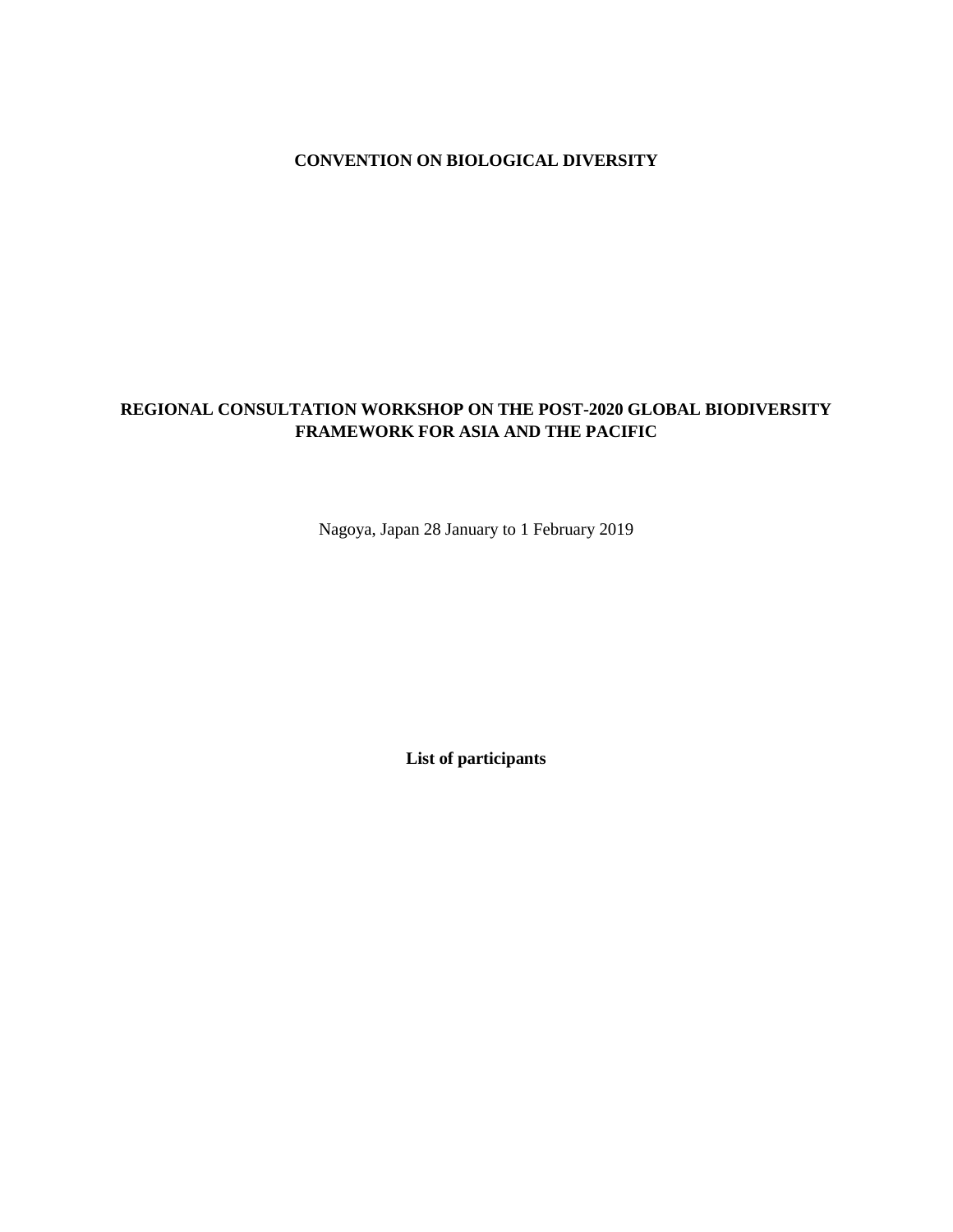# **PARTIES**

### **Bahrain**

1. Ali Mansoor Abbas Senior Environmentalist Specialist Supreme Council for Environment Manama, Bahrain E-mail[: aabbas@sce.gov.bh](mailto:aabbas@sce.gov.bh)

# **Australia**

2. Ms. Jaime Grubb **Director** Biodiversity Policy Section Department of the Environment and Energy E-mail[: CBDAustralia@environment.gov.au](mailto:CBDAustralia@environment.gov.au)

# **Bhutan**

3. Mr. Karma C. Nyedrup National Environment Commission Post Box 466 Thimphu, Bhutan E-mail[: nyedrupkc@yahoo.com](mailto:nyedrupkc@yahoo.com)

# **Cambodia**

- 4. Ms. Somaly Chan
	- Deputy Secretary General General Secretariat of the National Council for Sustainable Development Ministry of Environment Phnom Penh, Cambodia E-mail[: somalychan.ca@gmail.com](mailto:somalychan.ca@gmail.com)

### **China**

- 5. Ms. Li Gu Deputy Director Level Department of International Cooperation Ministry of Ecology and Environment Beijing, China E-mail: [gu.li@mee.gov.cn](mailto:gu.li@mee.gov.cn)
- 6. Ms. Xin Jing

Director Level, Department of Nature and Ecology Conservation Ministry of Ecology and Environment Beijing, China E-mail[: jing.xin@mee.gov.cn](mailto:jing.xin@mee.gov.cn)

7. Mr. Jing Xu

Senior Engineer Chinese Research Academy of Environmental Sciences Beijing, China E-mail: [xujing263@163.com](mailto:xujing263@163.com)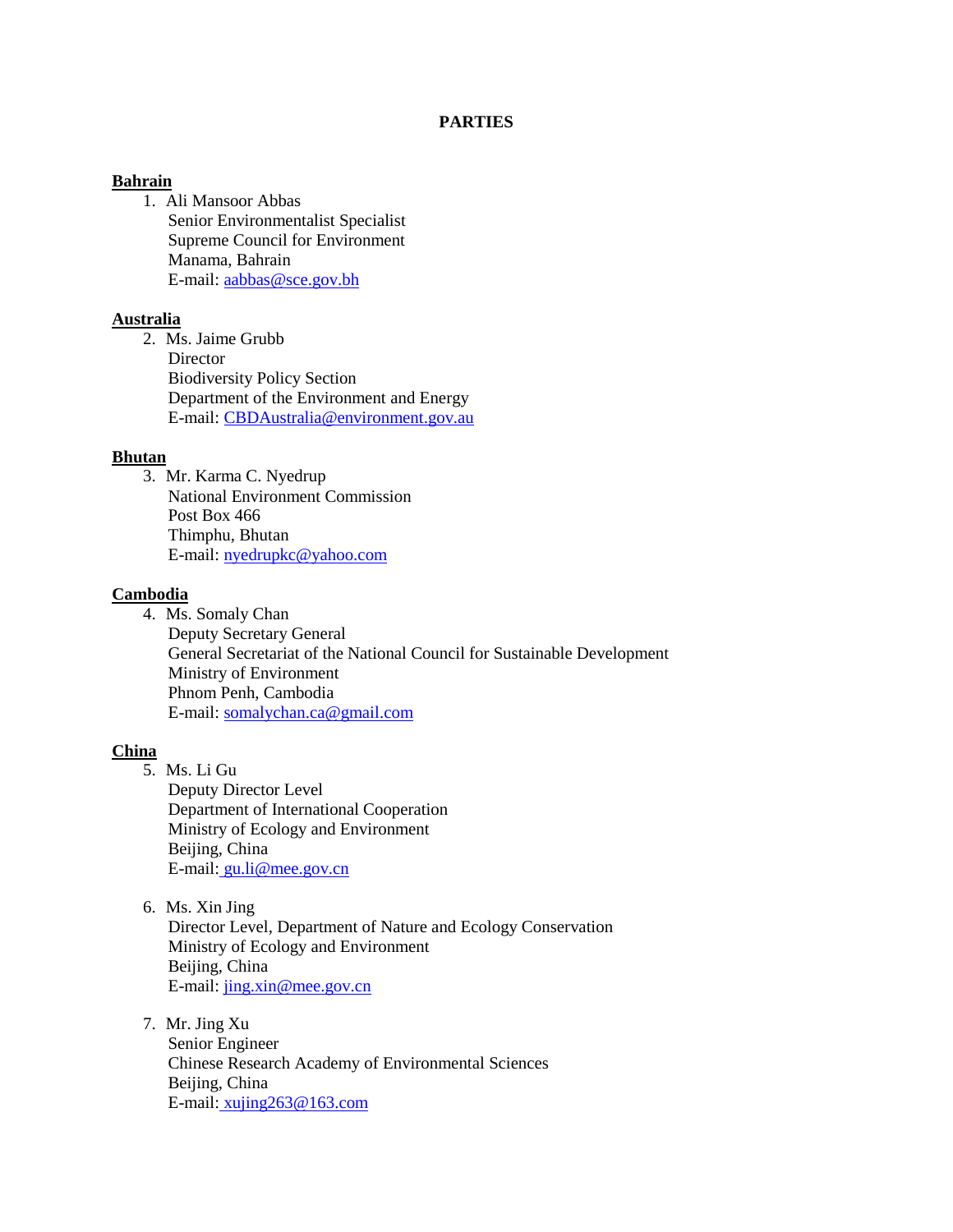8. Ms. Yueyu Zou Project Officer Foreign Economic Cooperation Office Ministry of Ecology and Environment Beijing, China E-mail: [zou.yueyu@mepfeco.org.cn](mailto:zou.yueyu@mepfeco.org.cn)

# **Cook Islands**

9. Ms. Elizabeth Moari Munro Senior Biodiversity Officer, Island Futures Division, National Environment Service, Rarotonga, Cook Islands E-mail: [elizabeth.munro@cookislands.gov.ck;](mailto:elizabeth.munro@cookislands.gov.ck) [moarimunro@gmail.com](mailto:moarimunro@gmail.com)

# **Indonesia**

10 Ms. Ersa Herwinda

Deputy Director of Natural Resources and Biodiversity Conservation National Development Planning Agency Jakarta, Indonesia E-mail [herwinda@bappenas.go.id](mailto:herwinda@bappenas.go.id)

# **Iran**

11. Ms. Sara Mashhadi Ali Akbar Expert Division for International Environmental Affairs Ministry of Foreign Affairs Tehran, Iran E-mail[: smashhadi\\_noticia@yahoo.com](mailto:smashhadi_noticia@yahoo.co) ; smashhadi\_noticia@yahoo.ca

# **Iraq**

12. Ms. Donya Ayad Ahmed Al-Taweel Ministry of Environment Baghdad, Iraq E-mail: [donya.ayad@yahoo.com](mailto:donya.ayad@yahoo.com)

### **Japan**

- 13. Mr. Keiichi Nakazawa Director, Biodiversity Strategy Office, Nature Conservation Bureau Ministry of Environment Tokyo, Japan E-mail[: KEIICHI\\_NAKAZAWA@env.go.jp](mailto:KEIICHI_NAKAZAWA@env.go.jp)
- 14. Mr. Yosuke Kuramoto Section Chief, Biodiversity Strategy Office, Nature Conservation Bureau Tokyo, Japan E-mail: [YOSUKE\\_KURAMOTO@env.go.jp](mailto:YOSUKE_KURAMOTO@env.go.jp)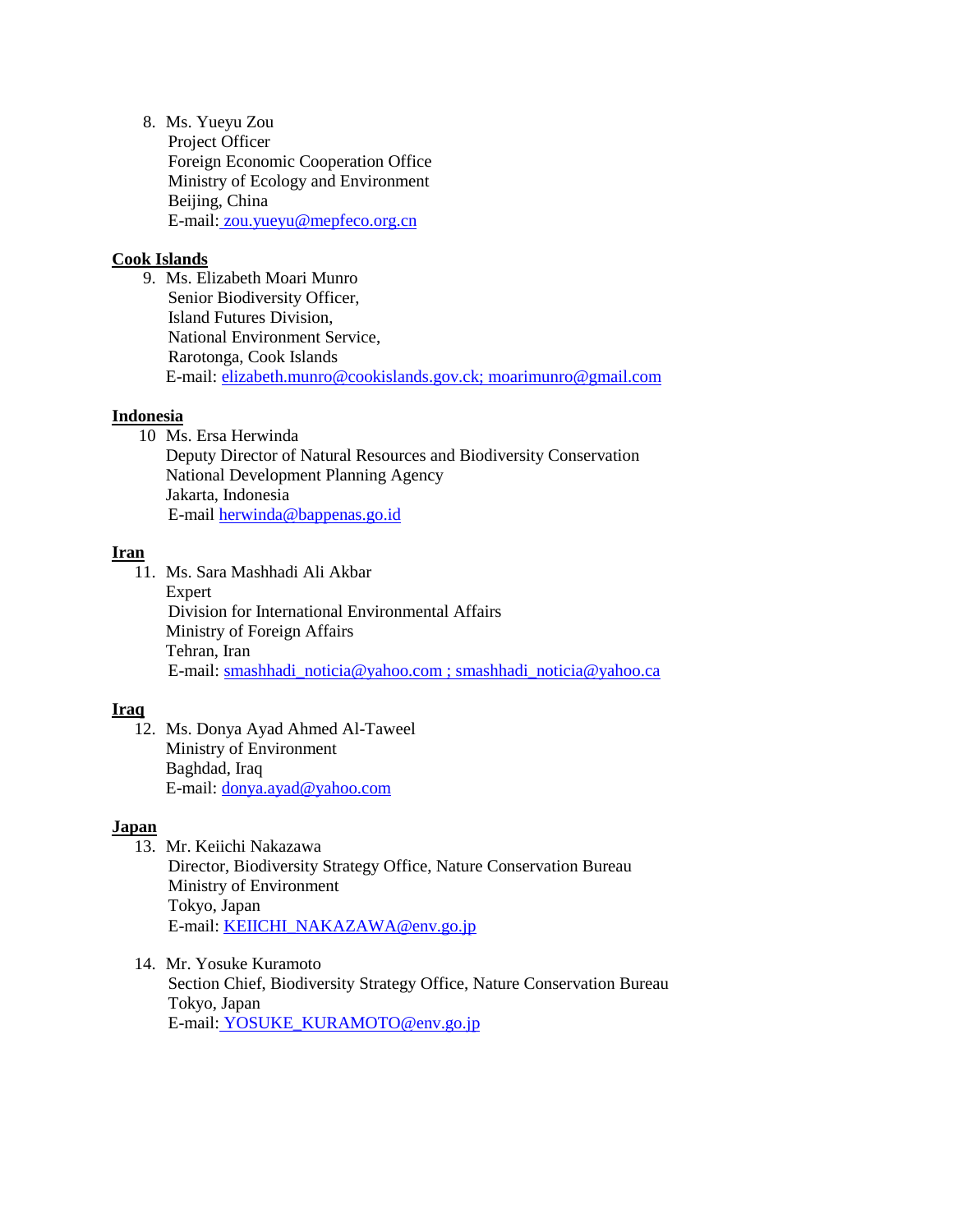15. Ms. Akiko Inagoya Section Chief, Biodiversity Strategy Office, Nature Conservation Bureau Ministry of Environment Tokyo, Japan E-mail: [AKIKO\\_INAGOYA@env.go.jp](mailto:AKIKO_INAGOYA@env.go.jp)

# **Jordan**

16. Mr. Bilal Qteshat Head of Biodiversity Section Nature Protection Directorate Ministry of Environment Amman, Jordan E-mail[: bqtishat@yahoo.com](mailto:bqtishat@yahoo.com) 

# **Kuwait**

17. Ms. Leina Al-Awadhi COP Bureau Member Rapporteur of the National Biodiversity Committee Biodiversity Conservation Department Environment Public Authority Safat, Kuwait E-mail[: l.alawadhi@epa.org.kw;](mailto:l.alawadhi@epa.org.kw) geology69@yahoo.com

# **Kyrgyzstan**

18. Ms. Begimai Anarbek Chief Specialist International Cooperation Department The State Agency on Environment Protection and Forestry Bishkek, Kyrgyzstan E-mail[: Begimai.anarbek@gmail.com](mailto:Begimai.anarbek@gmail.com)

# **Lebanon**

19. Ms. Lara Samaha Head Department of Conservation of Natural Wealth Ministry of Environment Beirut, Lebanon E-mail: l.samaha@moe.gov.lb; lara\_samaha@hotmail.com

# **Malaysia**

20. Mr Nor Azmi Bin Ahmad Principal Assistant Secretary Biodiversity and Forestry Management Division Ministry of Water, land and natural Resources Putrajaya, Malaysia E-mail[: norazmi@kats.gov.my](mailto:norazmi@kats.gov.my)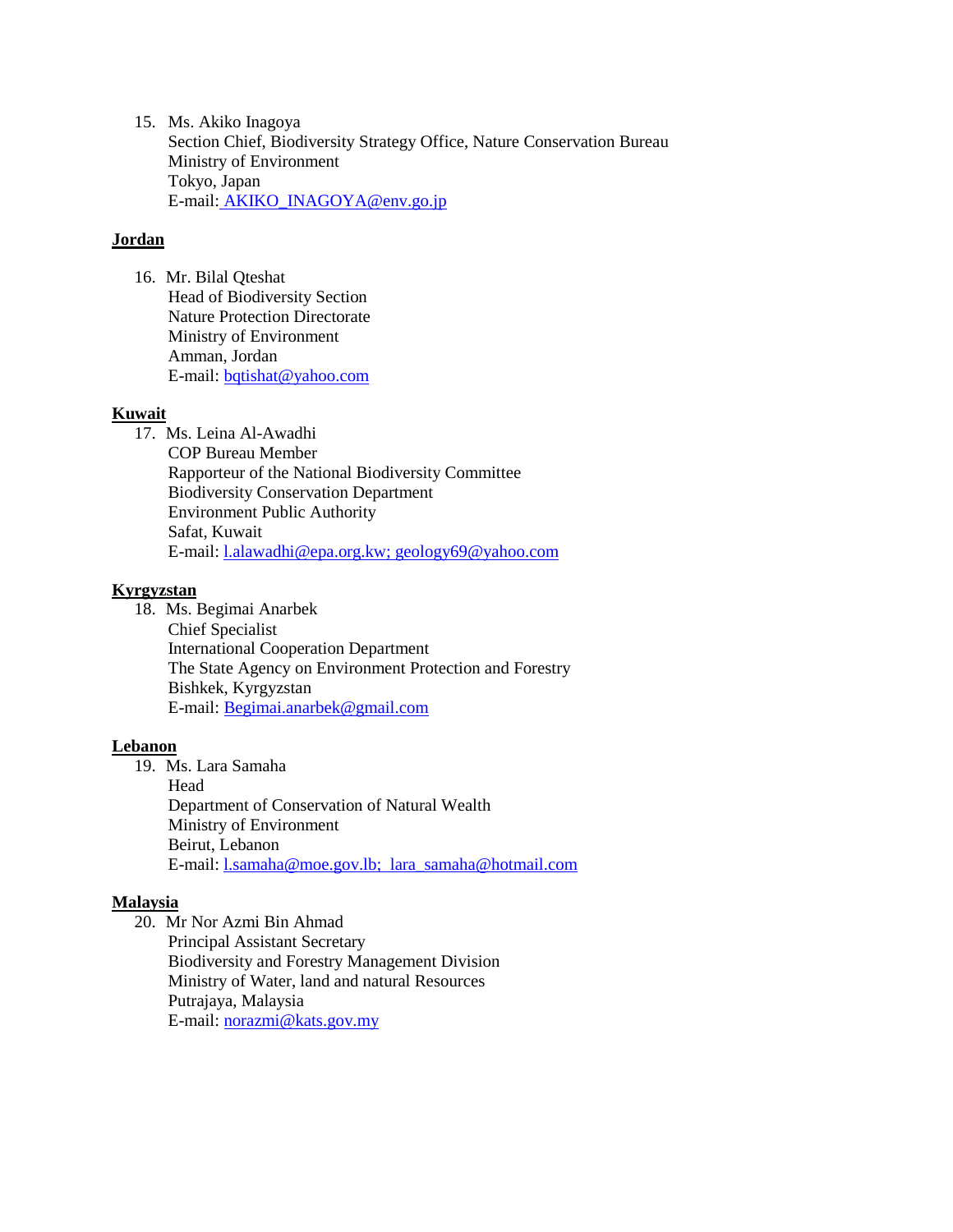### **Maldives**

21. Ms. Ilham Atho Mohamed Assistant Director Ministry of Environment Male', Maldives E-mail[: ilham.mohamed@environment.gov.mv](mailto:ilham.mohamed@environment.gov.mv)

# **Marshall Islands**

22. Ms. Kirsten Lami Maddison Office of Environmental Planning and Policy Coordination Majuro, Marshall Islands E-mail: [kirstenlmaddison@gmail.com](mailto:kirstenlmaddison@gmail.com)

# **Myanmar**

23. Mr. Win Naing Thaw

Director of Nature and Wildlife Conservation Division - Forest Department Ministry of Natural Resources and Environmental Conservation Nay Pyi Taw, Myanmar E-mail: [nwcdfdmof@gmail.com;](mailto:nwcdfdmof@gmail.com) putoo911@gmail.com

# **Nepal**

24. Mr. Yajna Nath Dahal Chief, Environment and Biodiversity Division Ministry of Forests and Environment Katmandu, Nepal E-mail: [yndahal@mofe.gov.np](mailto:yndahal@mofe.gov.np)

### **New Zealand**

25. Ms. Rosemary Paterson Divisional Manager Environment Division Ministry of Foreign Affairs and Trade Wellington, New Zealand E-mail: [rosemary.paterson@mfat.govt.nz](mailto:rosemary.paterson@mfat.govt.nz)

# **Oman**

26. Ms. Thuryia Said Al-Sariri Assistant Director General Nature Conservation Ministry of Environment and Climate Affairs Muscat, Oman E-mail: [thalsariri@gmail.com](mailto:thalsariri@gmail.com)

# **Pakistan**

27. Mr. Rizwan Irshad Deputy Director Ministry of Climate Change Islamabad, Pakistan E-mail: [canidcon@yahoo.com](mailto:canidcon@yahoo.com)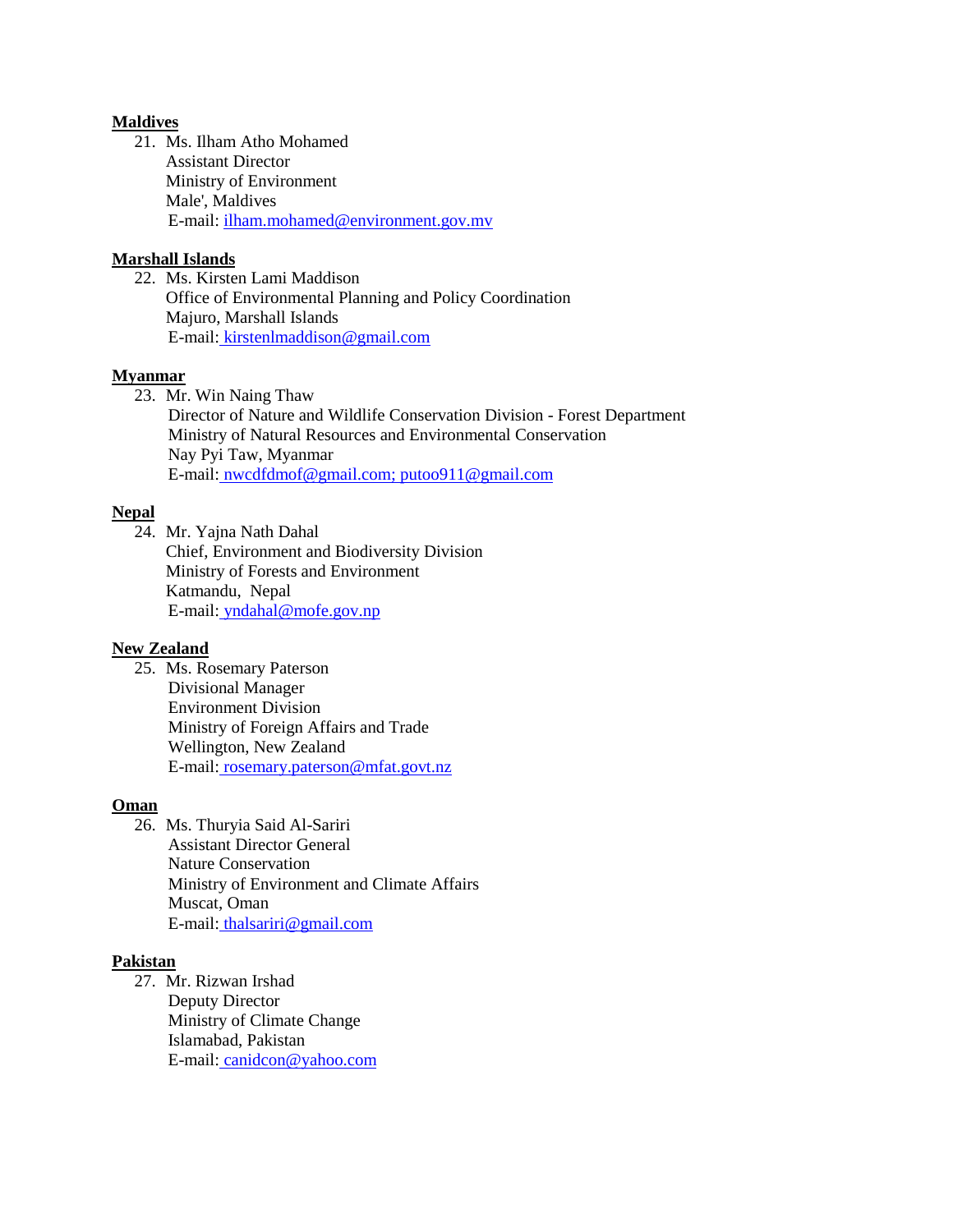### **Palau**

- 28. Ms. Gwendalyn Sisior Senior Projects Manager Ministry of Natural Resources, Environment and Tourism Koror, Republic of Palau E-mail: [gsisior07@gmail.com](mailto:gsisior07@gmail.com)
- 29. Ms. Joan Yang Senior Officer, PEW Charitable Trusts Koror, Republic of Palau E-mail: [joanyang99@gmail.com](mailto:joanyang99@gmail.com)

#### **Qatar**

- 30. Mr. Ghanim Abdulla M. Alboloushi Wildlife Consultant Ministry of Municipality and Environment Doha, Qatar E-mail: [gamohammad@mme.gov.qa](mailto:gamohammad@mme.gov.qa)
- 31. Mr. Ali Salih Almarri CBD Coordinator Ministry of Municipality and Environment Doha, Qatar E-mail: [ali\\_marri\\_76@hotmail.com](mailto:ali_marri_76@hotmail.com)

# **Republic of Korea**

- 32. Mr. Soonhwan Hwang Deputy Director Ministry of Environment Seoul, Republic of Korea E-mail: [hwang0227@korea.kr](mailto:hwang0227@korea.kr)
- 33. Ms. Myounghai Kwak Senior Researcher Ministry of Environment Seoul, Republic of Korea E-mail: [mhkwak1@korea.kr; hwang0227@korea.kr](mailto:mhkwak1@korea.kr;%20hwang0227@korea.kr)
- 34. Mr. Joon-woo Seo International Coordinator Officer Ministry of Environment Seoul, Republic of Korea E-mail: [joonwooseo@korea.kr](mailto:joonwooseo@korea.kr)

#### **Samoa**

35. Ms. Czarina Stowers Principal Terrestrial Conservation Officer Ministry of Natural Resources and Environment Apia, Samoa E-mail: [czarina.stowers@mnre.gov.ws](mailto:czarina.stowers@mnre.gov.ws)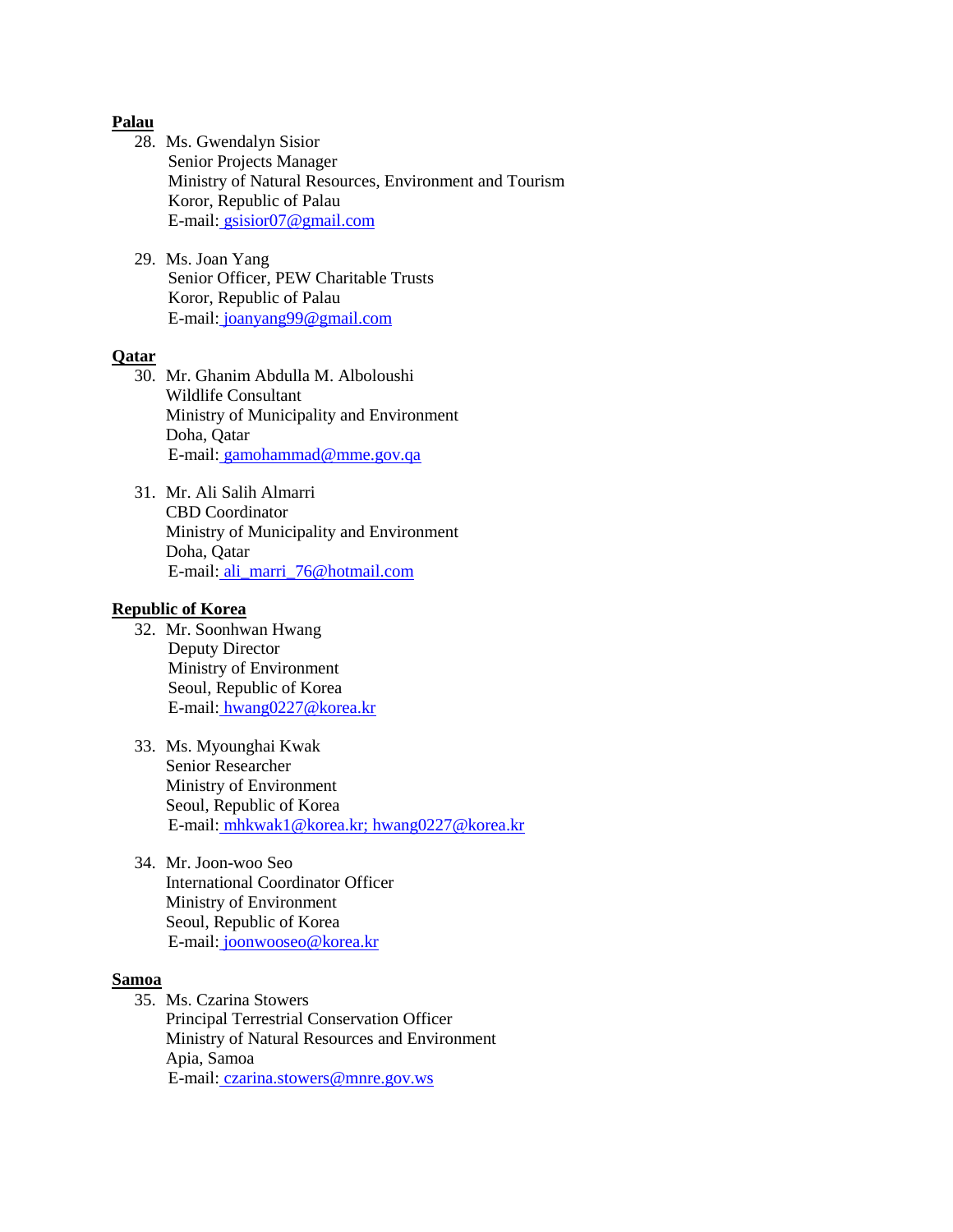# **Saudi Arabia**

36. Mr. Faisal Shuraim M. Shuraim Saudi Wildlife Authority Riyadh, Saudi Arabia E-mail: [f.shuraim@swa.gov.sa; vice\\_president@swa.gov.sa; hany.tatwany@gmail.com;](mailto:f.shuraim@swa.gov.sa;%20vice_president@swa.gov.sa;%20hany.tatwany@gmail.com;%20hany.tatwany@swa.gov.sa)  [hany.tatwany@swa.gov.sa](mailto:f.shuraim@swa.gov.sa;%20vice_president@swa.gov.sa;%20hany.tatwany@gmail.com;%20hany.tatwany@swa.gov.sa)

# **Singapore**

37. Ms. Wendy Hwee Min Yap **Director** International Biodiversity Conservation National Parks Board, Singapore E-mail: [wendy\\_yap@nparks.gov.sg](mailto:wendy_yap@nparks.gov.sg)

# **Sri Lanka**

38. Ms. R H M P Abeykoon **Director** Biodiversity Secretariat Mahaweli Development and Environment Colombo, Sri Lanka E-mail: pathma66a@gmail.com; irdiv.envt@gmail.com; [liyanagedeepa@gmail.com](mailto:liyanagedeepa@gmail.com)

# **State of Palestine**

39. Mr. Mohammad Issa Mohammad Mahasneh **Director** Biodiversity & Protected Areas Environment Quality Authority Ramallah, State of Palestine E-mail: [Mahassneh2000@yahoo.com](mailto:Mahassneh2000@yahoo.com)

# **Syria**

40. Ms. Badiah Safiah

Directorate of Biodiversity, Land and Natural Reserves Ministry of Local Administration and Environment Damascus, Syrian Arab Republic E-mail: [badeaasafia@yahoo.com](mailto:badeaasafia@yahoo.com) [blalhayek75@gmail.com;](mailto:blalhayek75@gmail.com) [bilal.alhayek@hotmail.com](mailto:bilal.alhayek@hotmail.com)

### **Tajikistan**

41. Ms. Kumushoy Murtazakulova Specialist of the National Biodiversity and Biosafety Centre Dushanbe, Tajikistan E-mail: [murtazakulova.k@gmail.com](mailto:murtazakulova.k@gmail.com)

### **Thailand**

42. Ms. Benchamaporn Wattanatongchai Environmentalist, Senior Professional Level Office of Natural Resources and Environmental Policy and Planning Bangkok, Thailand E-mail: noina\_bencha@@hotmail.com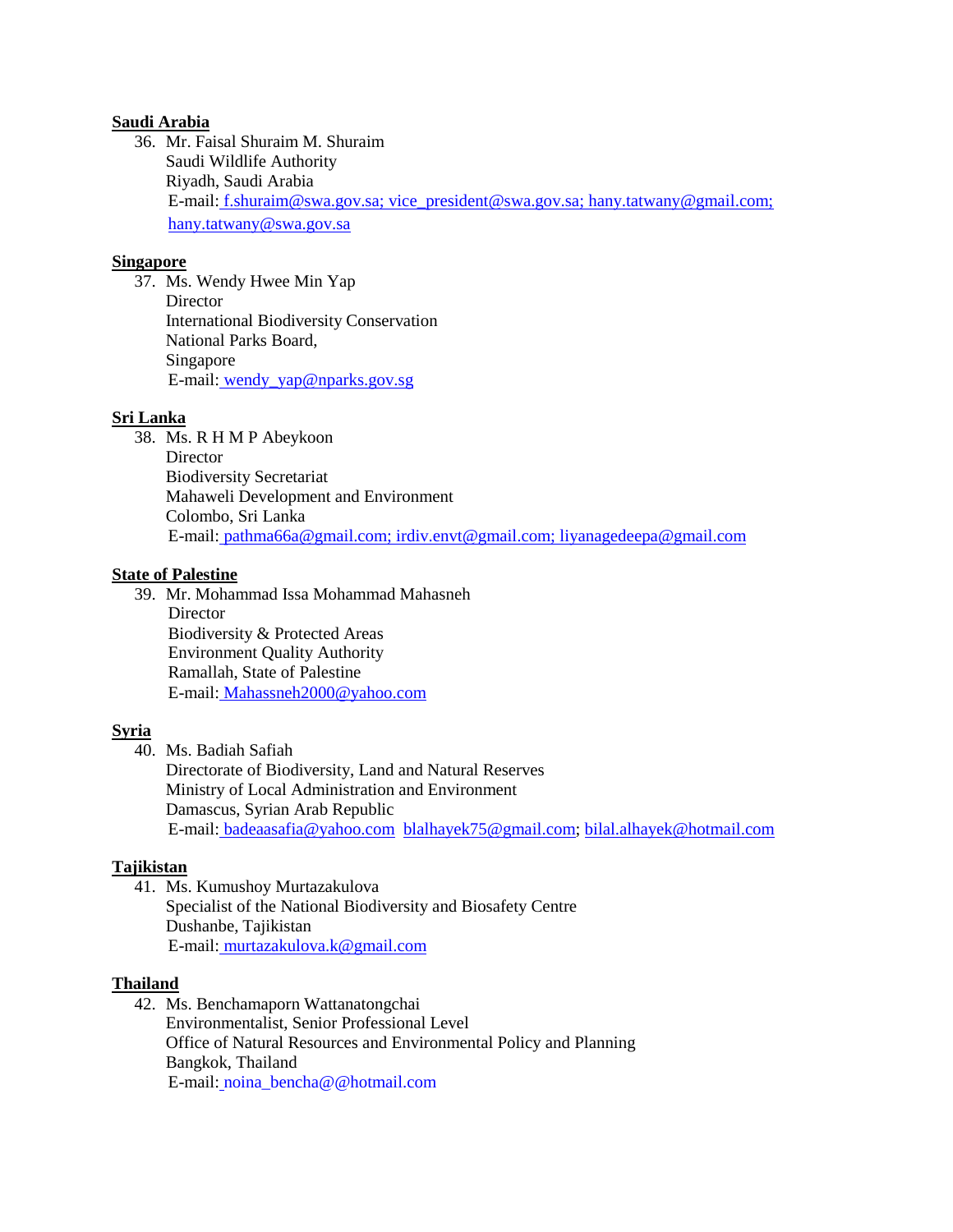# **Timor-Leste**

43. Mr. Marcal Gusmao National ABS Focal Point Department of Agronomy, Faculty of Agriculture National University of East Timor Dili, Timor-Leste E-mail: [marcalgusmao@gmail.com](mailto:marcalgusmao@gmail.com)

# **Tuvalu**

44. Ms. Tila Tima Biodiversity Officer, Environment Department Ministry of Foreign Affairs, Trade Tourism, Environment and Labour Funafuti, Tuvalu E-mail: [tilia.tima@gmail.com; ttima@gov.tv](mailto:tilia.tima@gmail.com;%20ttima@gov.tv)

# **United Arab Emirates**

- 45. Ms. Fatimah Alhantobi Ministry of Climate Change and Environment Dubai, United Arab Emirates E-mail: falhantobif@gmail.com
- 46. Ms. Najla Noobi Biologist Ministry of Climate Change and Environment Dubai, United Arab Emirates E-mail: nanoobi@moccae.gov.ae

# **Vietnam**

47. Ms. Phung Thu Thuy Biodiversity Conservation Agency, Viet Nam Environment Administration Ministry of Natural Resources and Environment Hanoi, Vietnam E-mail: [thuthuybca@gmail.com;](mailto:thuthuybca@gmail.com;)

# **Yemen**

48. Mr. Abdulghani Ali Musaeed Al-Bokwali Environment Protection Authority Ministry of Water and Environment Sana'a, Yemen E-mail: [a.albokwali75@gmail.com](mailto:a.albokwali75@gmail.com) 

# **INDIGENOUS PEOPLES AND LOCAL COMMUNITIES**

# **Jabalbina Yalanji Aboriginal Corporation**

49. Ms. Christine Teresa Grant Kuku Yalanji Traditional Owner Jabalbina Yalanji Aboriginal Corporation Tumut, Australia E-mail: [chrissy@webone.com.au](mailto:chrissy@webone.com.au)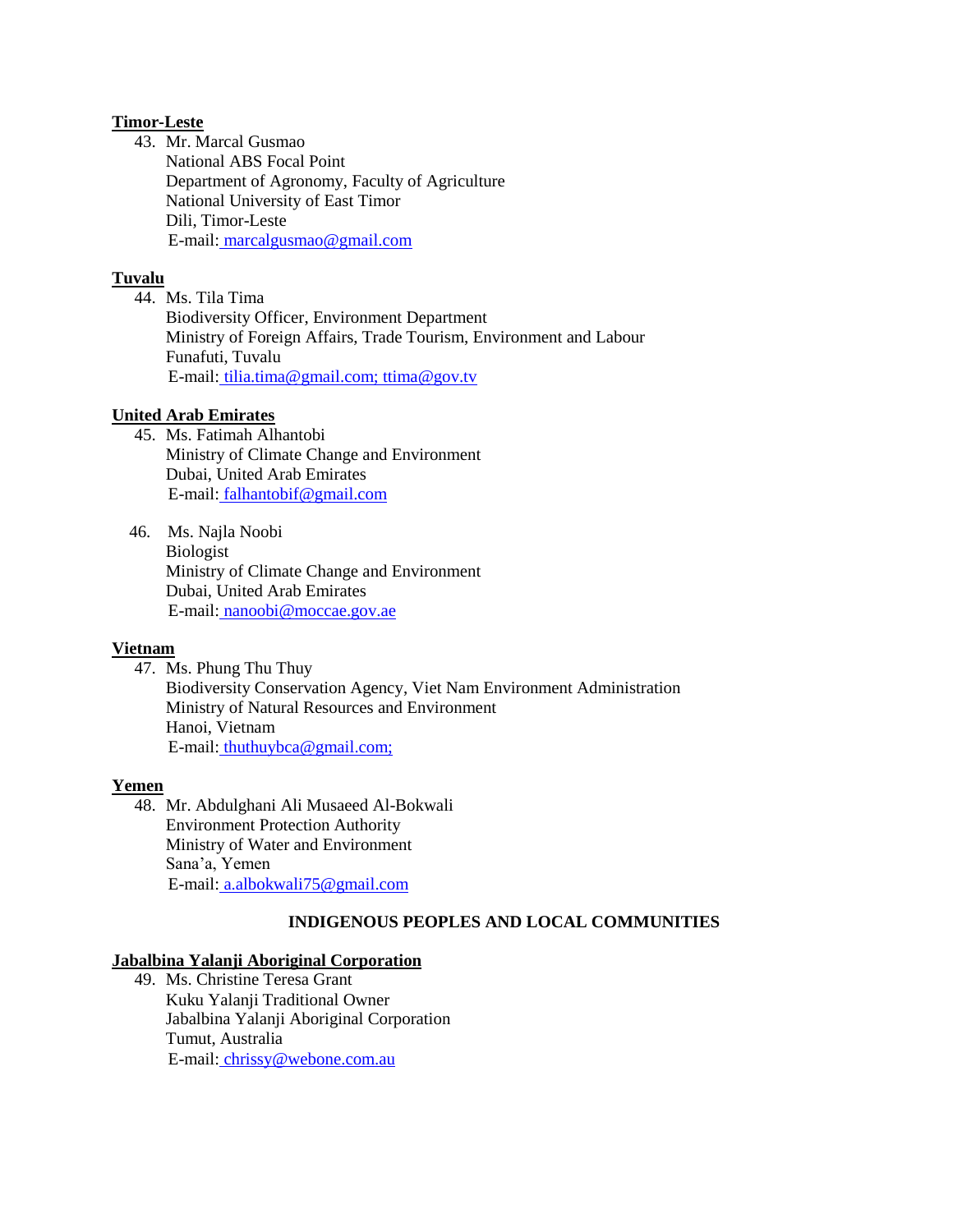## **Nirmanee Development Foundation**

50. Mr. H.G.Nimalasiri Hewanila Nirmanee Development Foundation Kegalle, Sri Lanka E-mail: [nirmaneenimal@gmail.com](mailto:nirmaneenimal@gmail.com) 

# **Partners for Indigenous Knowledge Philippines**

51. Ms. Jocelyn Carino-Nettleton Igorot from the Cordillera Faringdon, United Kingdom of Great Britain and Northern Ireland E-mail: [joji@forestpeoples.org](mailto:joji@forestpeoples.org)

# **YOUTH**

# **Global Youth Biodiversity Network**

52. Mr. Kier Pitogo Coordination Global Youth Biodiversity Network, South-East Asia General Santos, Philippines E-mail: [pitogo.kiermitchel@gmail.com;](mailto:pitogo.kiermitchel@gmail.com) [kepitogo@up.edu.ph](mailto:kepitogo@up.edu.ph)

53. Ms. Xinyi Wang Coordinator China Global Youth Biodiversity Network Beijing, China E-mail: [wangxinyi@fonchina.org](mailto:wangxinyi@fonchina.org) 

# **UNITED NATIONS ORGANIZATIONS**

### **Food and Agriculture Organization (FAO)**

- 54. Mr Paulo Lourenco Dias Nunes Economist Office of the Assistant Director-General and Global Coordinator of the FAO Biodiversity Mainstreaming Platform Food and Agriculture Organization (FAO) E-mail: [Paulo.LourencoDiasNunes@fao.org](mailto:Paulo.LourencoDiasNunes@fao.org)
- 55. Ms. Xiaoxiao Wang

GIAHS Secretariat Globally Important Agricultural Heritage Systems (GIAHS) Climate, Biodiversity, Land and Water Department Food and Agriculture Organization (FAO) E-mail: [Xiaoxiao.Wang@fao.org](mailto:Xiaoxiao.Wang@fao.org)

# **Global Environmental Facility (GEF)**

56. Mr. Mark Zimsky Senior Biodiversity Specialist Global Environmental Facility Washington D.C., USA E-mail: [mzimsky@thegef.org](mailto:mzimsky@thegef.org)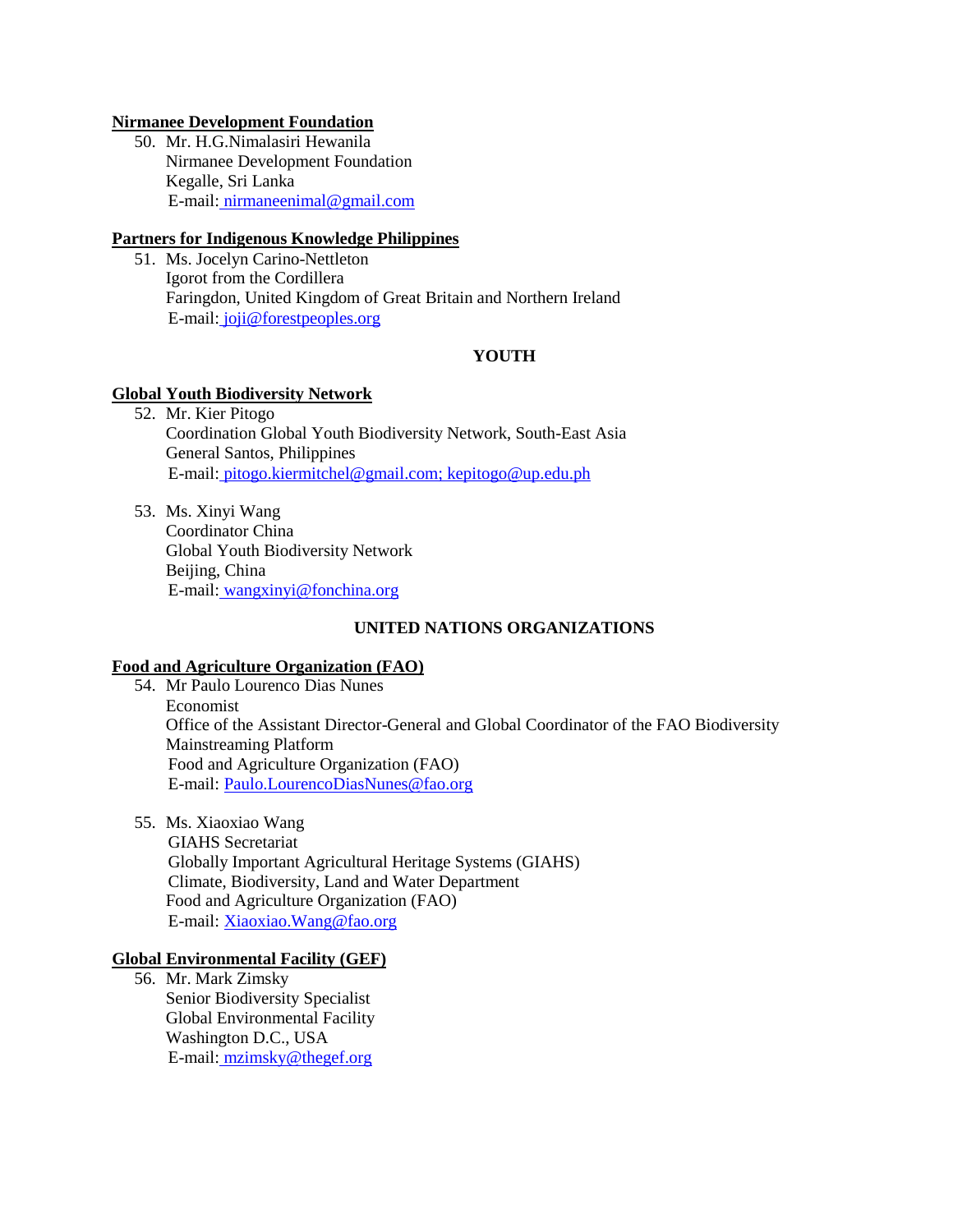# **Intergovernmental Science-Policy Platform on Biodiversity and Ecosystem Services (IPBES)**

- 57. Mr. Andre Mader Advisor - Technical Support Unit IPBES Regional Assessment for Asia and the Pacific Kanagawa, Japan E-mail: [joonwooseo@korea.kr](mailto:joonwooseo@korea.kr)
- 58. Ms. Noriko Moriwake Head - Technical Support Unit IPBES Regional Assessment for Asia and the Pacific Tokyo, Japan E-mail[: moriwake@iges.or.jp; n-nakajima@iges.or.jp](mailto:moriwake@iges.or.jp;%20n-nakajima@iges.or.jp)

### **United Nations Conference on Trade and Development (UNCTAD)**

59. Mr. Kiyoshi Adachi Legal Officer Intellectual Property Unit Division on Investment and Enterprise United Nations Conference on Trade and Development E-mail: [Kiyoshi.Adachi@unctad.org;](mailto:Kiyoshi.Adachi@unctad.org) [biotrade@un.org](mailto:biotrade@un.org)

### **United Nations Development Programme**

60 Ms. Jamison Ervin Manager, Global Biodiversity Programme Ecosystems and Biodiversity United Nations Development Programme E-mail: [jamison.ervin@undp.org](mailto:jamison.ervin@undp.org)

# **United Nations Environment Programme – Regional Office for Asia and the Pacific (UNEP/ROAP)**

61. Ms. Makiko Yashiro Programme Officer, Ecosystems Division, Asia & Pacific Office UN Environment Regional Office for Asia Pacific Bangkok, Thailand E-mail: [yashiro@un.org](mailto:yashiro@un.org)

### **United Nations University – Institute for the Advance Study of Sustainability (UNU-IAS)**

- 62. Mr. Kazuhiko Takeuchi Head of the UNU-IAS delegation Senior Visiting Professor United Nations University Tokyo, Japan E-mail: [takeuchi@ir3s.u-tokyo.ac.jp](mailto:takeuchi@ir3s.u-tokyo.ac.jp)
- 63. Mr. Yohsuke Amano Programme Associate United Nations University Tokyo, Japan E-mail: [amano@unu.edu](mailto:amano@unu.edu)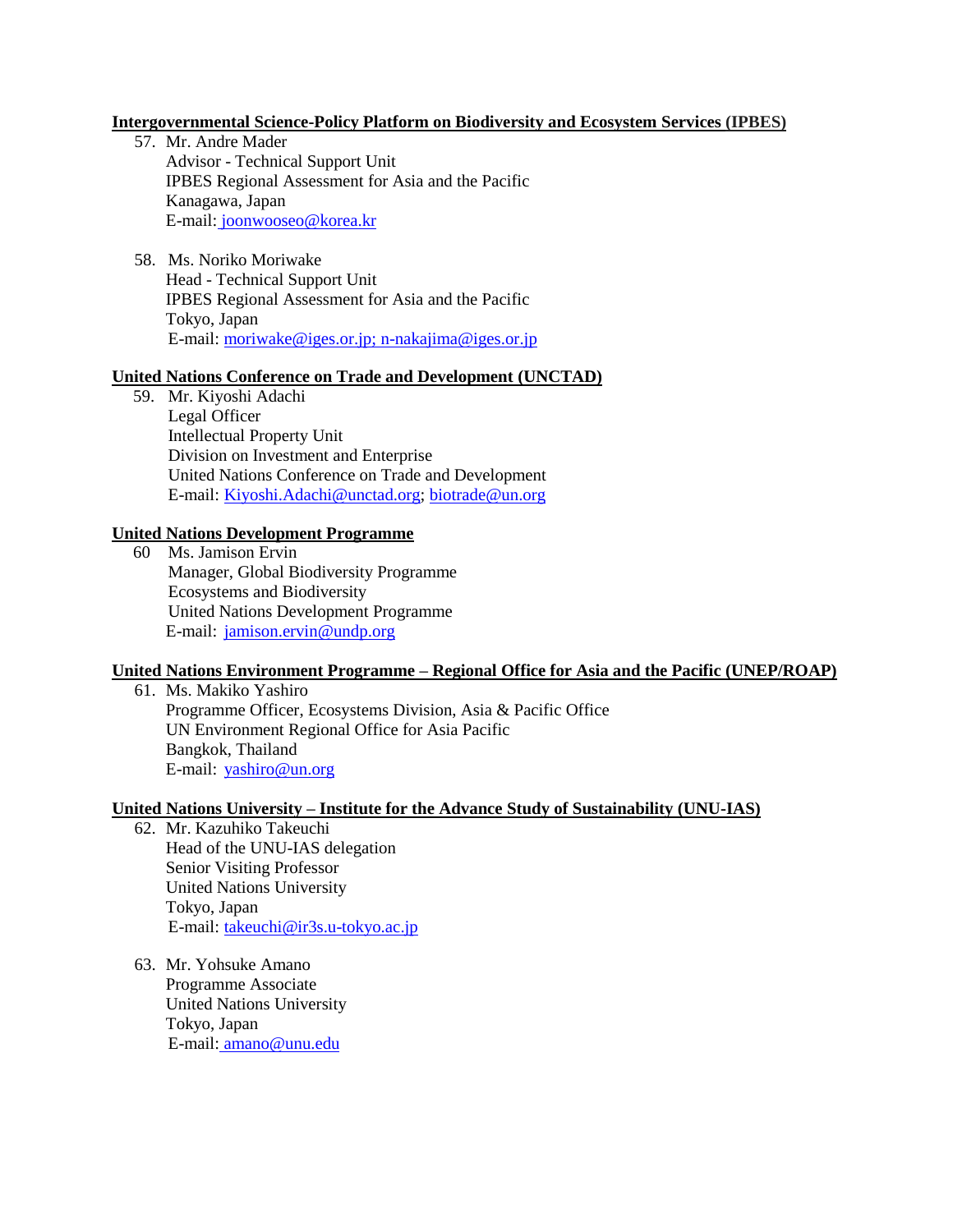- 64. Mr. William Dunbar Senior Communications Coordinator United Nations University Tokyo, Japan E-mail: [dunbar@unu.edu](mailto:dunbar@unu.edu)
- 65 Mr. Hiroaki Takiguchi Project Director United Nations University Tokyo, Japan E-mail: [hiroaki-takiguchi@unu.edu](mailto:hiroaki-takiguchi@unu.edu)
- 66. Mr. Eiji Tanaka Programme Coordinator United Nations University Tokyo, Japan E-mail: [eiji.tanaka@unu.edu](mailto:eiji.tanaka@unu.edu)
- 67 Ms. Evonne Yiu Research Associate United Nations University E-mail: [yiu@unu.edu](mailto:yiu@unu.edu)

### **ORGANIZATIONS / OBSERVERS**

### **Aichi Prefecture**

68. Mr. Teru Kisuna Director Conservation of Biodiversity, Natural Environment Division Department of the Environment Aichi Prefectural Government Nagoya, Japan E-mail: [aichi.shizen@gmail.com](mailto:aichi.shizen@gmail.com) 

# **ASEAN Centre for Biodiversity**

69. Ms. Theresa Mundita Lim Executive Director ASEAN Centre for Biodiversity Laguna, Philippines E-mail: [tmslim@aseanbiodiversity.org;](mailto:tmslim@aseanbiodiversity.org) munditalim@yahoo.com

# **BirdLife International**

70 Dena Cator Global Conservation Policy Coordinator BirdLife International Cambridge, United Kingdom E-mail[: Dena.Cator@birdlife.org](mailto:Dena.Cator@birdlife.org)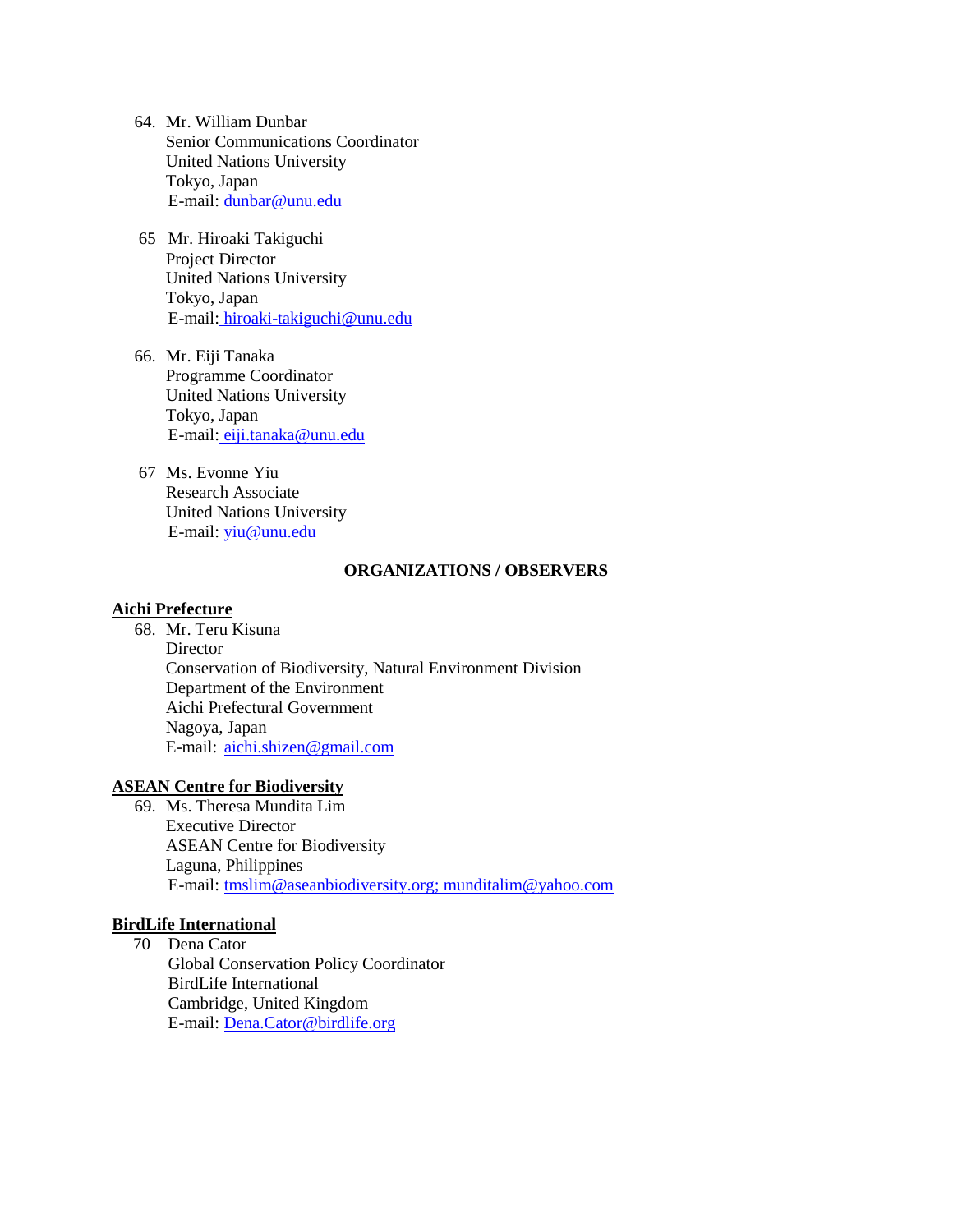## **CBD Alliance**

71. Ms. Mrinalini Rai CBD Alliance Bangkok, Thailand E-mail: [mrinalini.rai@gmail.com](mailto:mrinalini.rai@gmail.com)

# **Co-Chairs OEWG Post 2020 Agenda**

- 72. Mr. Francis Meri Sabino Ogwal Natural Resources Management Specialist (Biodiversity and Rangelands) National Environment Management Authority Kampala, Uganda E-mail: [francis.ogwal@nema.go.ug](mailto:francis.ogwal@nema.go.ug)
- 73. Mr. Basile van Havre Director General, Domestic and International Biodiversity Policy Canadian Wildlife Service Environment and Climate Change Ottawa, Canada E-mail: basile.vanhavre@canada.ca[; ec.biodiv.ec@canada.ca](mailto:ec.biodiv.ec@canada.ca)

# **Conservation International Japan**

- 74 Mr. Devon Dublin GEF-Satoyama Project Coordinator Conservation International Japan Tokyo, Japan E-mail: [ddublin@conservation.org](mailto:ddublin@conservation.org)
- 75. Mr. Yoji Natori Science to Action Manager Conservation International Japan Tokyo, Japan E-mail: [ynatori@conservation.org](mailto:ynatori@conservation.org)

### **DHI Water & Environment**

76. Syed Mohazri Syed Hazari Deputy Head of Department, Ecology & Environment Department DHI Water & Environment Kuala Lumpur, Malaysia E-mail[: smh@dhigroup.com](mailto:smh@dhigroup.com)

# **Greenpeace East Asia**

- 77. Ms. Kang Lin Political & External Affairs Unit Greenpeace East Asia Hong Kong, China E-mail: [lkang@greenpeace.org](mailto:lkang@greenpeace.org)
- 78. Ms. Yong Rong Head of Political & External Affairs Unit Greenpeace East Asia E-mail: [yong.rong@greenpeace.org](mailto:yong.rong@greenpeace.org)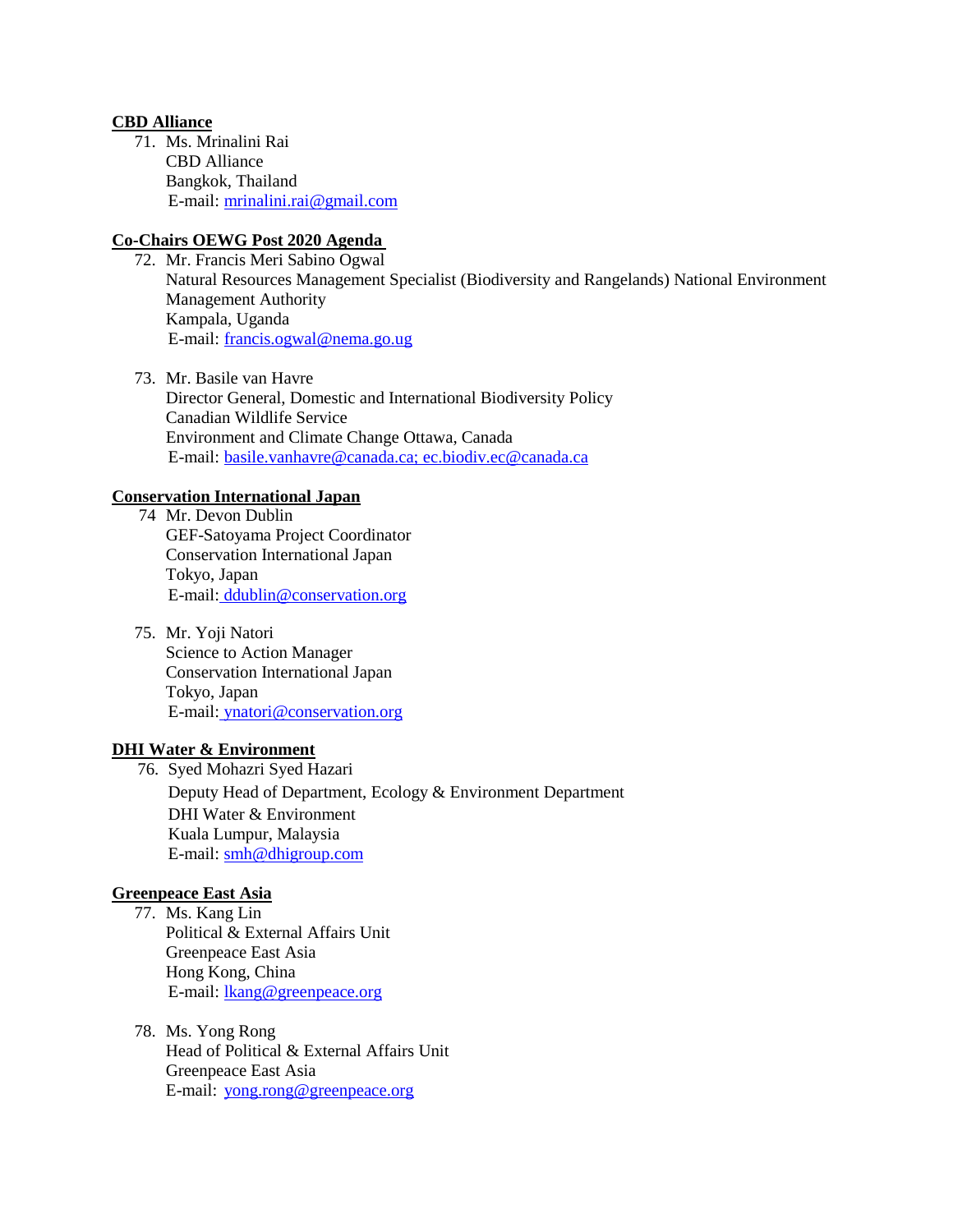# **Institute for Sustainable Development and International Relations**

79. Mr. Aleksandar Rankovic Research Fellow Paris, France E-mail[: aleksandar.rankovic@iddri.org](mailto:aleksandar.rankovic@iddri.org)

# **Institute for Global Environmental Strategies (IGES)**

- 80. Ms. Suneetha M. Subramanian Visiting Research Fellow Institute for Global Environmental Strategies (IGES) Chennai, India E-mail: [suneethams@gmail.com](mailto:suneethams@gmail.com)
- 81. Mr. Yasuo Takahashi Researcher Institute for Global Environmental Strategies (IGES) Tokyo, Japan E-mail: [yasuo.takahashi@iges.or.jp](mailto:yasuo.takahashi@iges.or.jp)

# **International Union for Conservation of Nature (IUCN)**

82. Mr. Naoya Furuta Coordinator, Strategic Partnerships Unit IUCN Japan Liaison Office Tokyo, Japan E-mail: [Naoya.furuta@iucn.org](mailto:Naoya.furuta@iucn.org) 

### **IPBES Regional Assessment co-Chairs**

- 83. Mr. Madhav Karki Executive Director Centre for Green Economy Kathmandu, Nepal E-mail: [karki.madhav@gmail.com](mailto:karki.madhav@gmail.com)
- 84. Ms. Sonali Senaratna Sellamuttu Country Representative Southeast Asia and Myanmar International Water Management Institute Department Yangon, Myanmar E-mail: [s.senaratnasellamuttu@cgiar.org](mailto:s.senaratnasellamuttu@cgiar.org)

### **Japan Business Initiative for Biodiversity (JBIB)**

85 Mr. Naoki Adachi Executive Director Japan Business Initiative for Biodiversity E-mail: [adachi@responseability.jp](mailto:adachi@responseability.jp) 

## **Japan Environmental Lawyers Federation (JELF)**

86. Ms. Akemi Mitsuishi Japan Environmental Lawyers Federation Secretariat Nagoya, Japan E-mail: [jelf@green-justice.com](mailto:jelf@green-justice.com)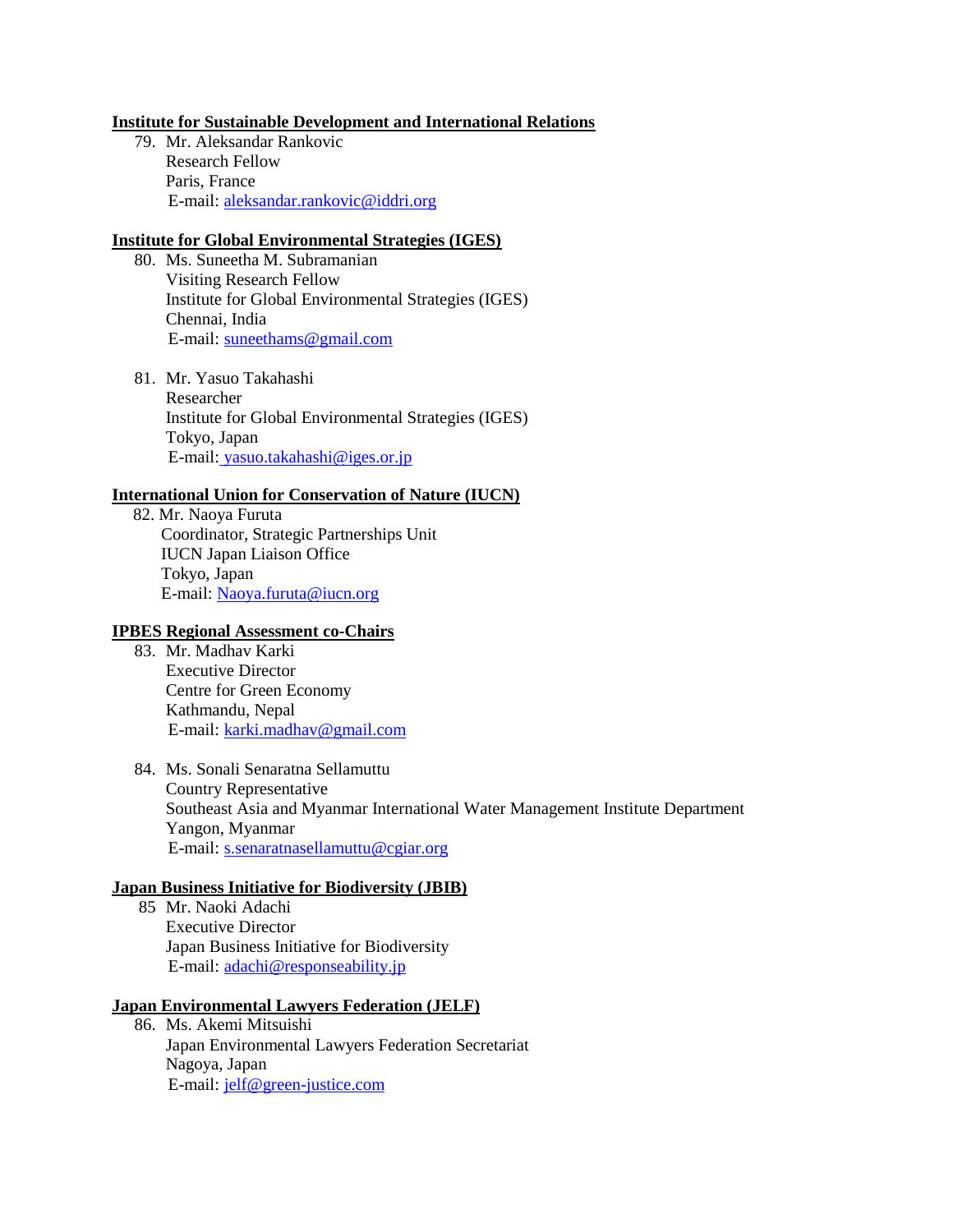# **Kagoshima University**

87. Mr. Kazuaki Hoshino Professor, Kagoshima COC Center Kagoshima University Kagoshima City, Japan E-mail: [k5070751@kadai.jp](mailto:k5070751@kadai.jp)

# **Keidanren Nature Committee**

88. Mr. Toru Ijchi Deputy Secretary General Keidanren Nature Committee E-mail[: ijichi-t@keidanren.or.jp](mailto:ijichi-t@keidanren.or.jp)

# **Pew Charitable Trust**

89. Ms. Michelle Grady Project Director, Marine and Western Australia Australian office of The Pew Charitable Trusts Australia E-mail[: MGrady@pewtrusts.org](mailto:MGrady@pewtrusts.org)

# **Team « Follow-up to the Strategic Plan for Biodiversity 2011-2020 »**

90 Mr. Didier Babin Team Leader EU-Project « Follow-up to the Strategic Plan for Biodiversity 2011-2020 » Expertise France - Département Développement Durable Paris, France E-mail: [didier.babin@expertisefrance.fr](mailto:didier.babin@expertisefrance.fr)

# **The Nature Conservation Society of Japan**

91. Mr. Teppei Dohke Japan Committee for IUCN The Nature Conservation Society of Japan (NACS-J) E-mail[: dohke@nacsj.or.jp](mailto:dohke@nacsj.or.jp)

# **WWF China**

92. Ms. Qiong Wu Policy Practice WWF China Beijing, China E-mail[: QWu@wwfchina.org](mailto:QWu@wwfchina.org)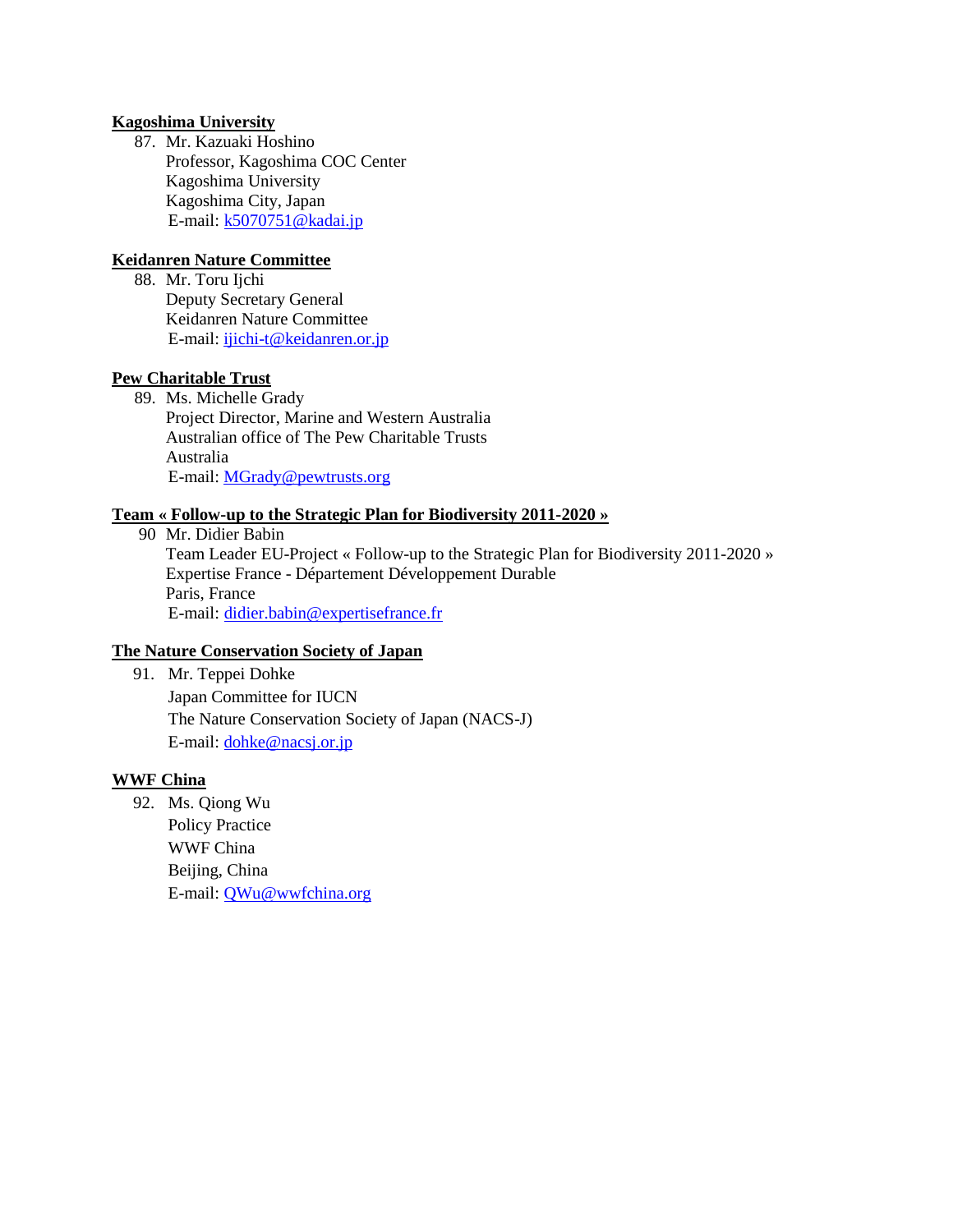### **SECRETARIAT OF THE CONVENTION ON OBIOLOGICAL DIVERSITY**

- 93. Ms. Jyoti Mathur-Filipp **Director** Implementation Support Division Secretariat of the Convention on Biological Diversity E-mail: jyoti.mathur-filipp@cbd.int
- 94. Mr. Kieran Noonan-Mooney Programme Assistant Implementation Support Division Secretariat of the Convention on Biological Diversity E-mail: kieran.mooney@cbd.int
- 95. Ms. Nadine Saad Programme Officer Japan Biodiversity Fund Secretariat of the Convention on Biological Diversity E-mail: [nadine.saad@cbd.int](mailto:nadine.saad@cbd.int)
- 96. Mr. Wataru Suzuki Global Coordinator Japan Biodiversity Fund Secretariat of the Convention on Biological Diversity E-mail: [wataru.suzuki@cbd.int](mailto:wataru.suzuki@cbd.int)
- 97. Ms. Gisela Talamas Programme Assistant Japan Biodiversity Fund Secretariat of the Convention on Biological Diversity E-mail: [gisela.talamas@cbd.int](mailto:gisela.talamas@cbd.int)
- 98. Ms. Makiko Yanagiya Associate Programme Officer Japan Biodiversity Fund Secretariat of the Convention on Biological Diversity E-mail[: makiko.yanagiya@cbd.int](mailto:makiko.yanagiya@cbd.int)

# **SIDE-EVENTS**